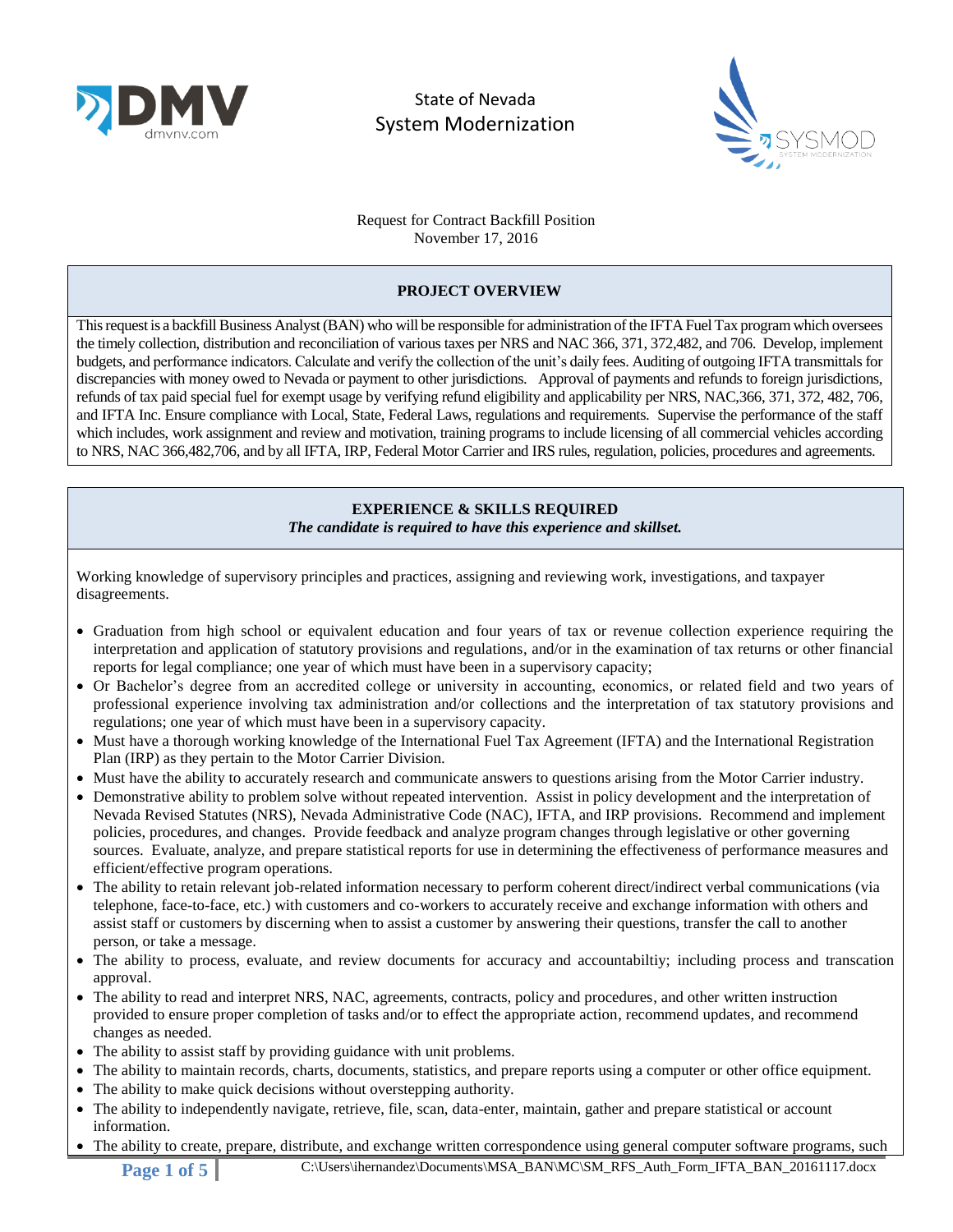



# **EXPERIENCE & SKILLS REQUIRED**

*The candidate is required to have this experience and skillset.*

as Microsoft Office Suite (Word, PowerPoint, Excel, etc.). All prepared written correspondence must be coherent, grammatically comprehensive, and free from spelling and punctuation errors.

- The ability to independently perform 10-key, mathematical, and accounting functions using standard office equipment to ensure proper calculations or entries involving logging of funds, penalties, interest, deposits, refunds, statistical tracking, account code adjustments, etc.
- The ability to independently manage time and transition from one task to another in order to determine the proper priority of tasks to accommodate deadlines, changes in priorities, and complete assigned duties with little or no supervisor intervention.
- The ability to retain, perform repetitive tasks and processes, and independently resolve routine dilemmas without seeking assistance from others.
- The ability make oral presentations to groups and explain programs, policies and procedures of the Department; interpret, apply, and explain complex laws, regulations, requirements, restrictions and standards to program clientele, representatives of external entities, and other agencies.
- The ability to prepare technical reports, proposals, policies and procedures, and other materials for presentations.
- Demonstrates ability to accept work assignments and adapt to change in routine or other process.
- Demonstrates ability to willingly accept instruction, constructive criticism, maintain harmonious work relationship, and selfcontrol.
- Demonstrates willingness to take on added responsibility and originates or develops new and better ways of doing things.
- Demonstrates successful implementation of complex concurrent projects encompassing business and technology environments across multiple Divisions and Departments.
- Proficient in facilitation, organization, and project management skills.
- Ability to demonstrate leadership and apply strategies to ensure accountability from the Tax Licensing and Compliance (TLC) team, vendor team, and internal/external stakeholders.
- Ability to work well in a high-demand, multi-team, and multi-project environment.
- Proactive nature with proven ability to solve problems.
- Demonstrates ability to assist organizational change while taking full account of obstacles, opposition, and differing stakeholder priorities.
- Demonstrated attention to quality and accuracy in all project deliverables.
- Proven ability to work effectively and efficiently towards goals in complex, diverse environments with multiple and changing demands.
- Experienced in effective leadership with vendors, staff, management, stakeholders, etc.
- Excellent customer service, interpersonal, and communication skills (verbal and written).
- Demonstrated experience in executing management decisions that accomplish strategic objectives.
- Experienced in cross-cultural awareness, leadership, communication, influence, negotiation, and conflict resolution skills.
- Confidence in speaking at public meetings.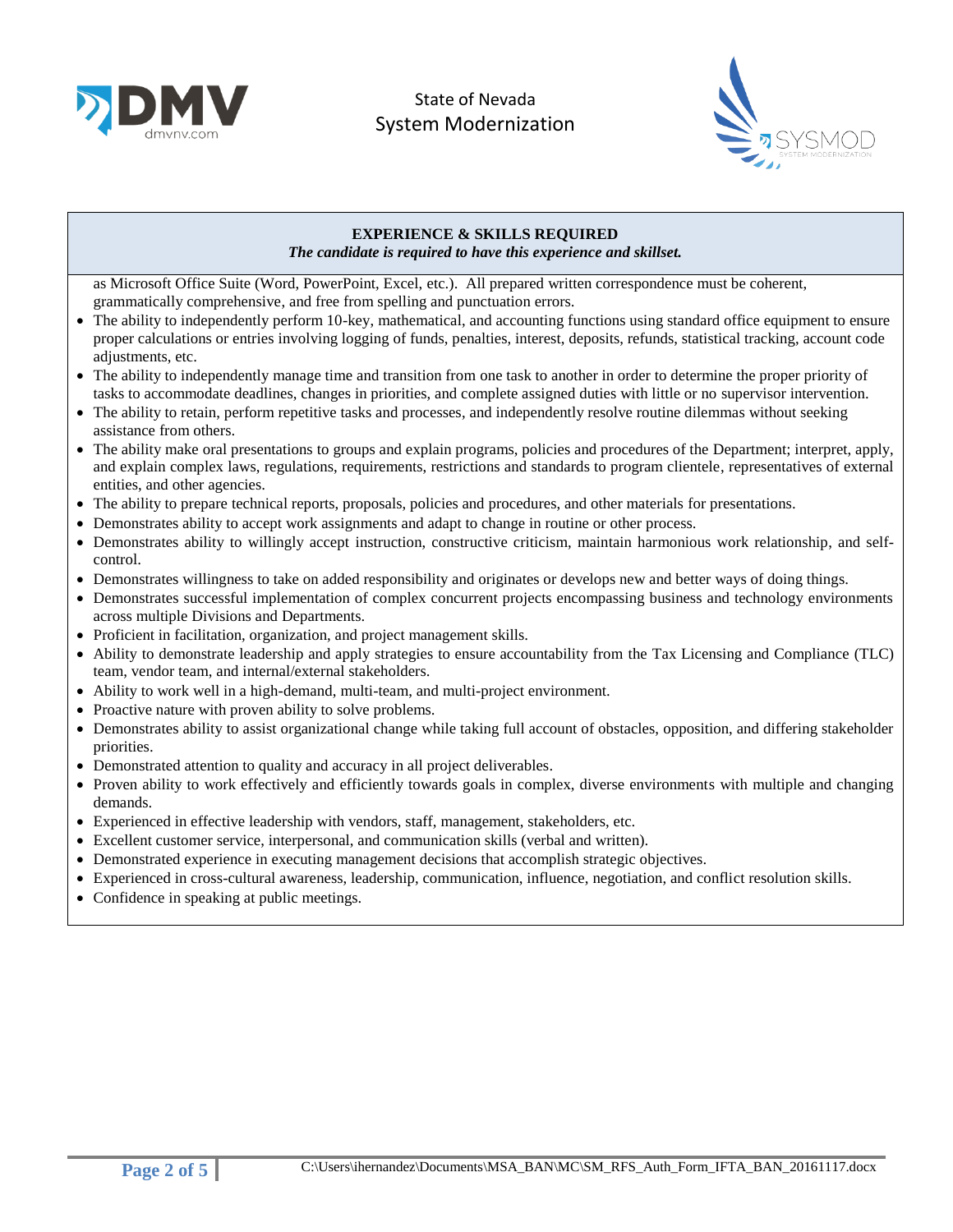



#### **EXPERIENCE & SKILLS DESIRED** *The candidate's desired experience and skill set.*

- DMV background and familiar with State business and processes.
- Ability to define concurrent project plans and meet milestone deliverables strategic timelines.
- Experience in system interfaces to internal and external stakeholders.
- Working knowledge of Nevada Revised Statutes (NRS) and Nevada Administrative Code (NAC) chapter's 482,484, 360A, 366, 371, 372, and 706 as they pertain to the Motor Carrier Division and have the ability to accurately research and communicate answers to questions arising with regards to the Motor Carrier industry.
- Experience using general computer software programs such as Paradox.

## **SCOPE OF WORK**

- The BAN will have primary responsibility for all aspects of managing special fuel tax reporting through the use of a vendor (Xerox) and ensuring compliance in the IFTA agreement.
- Provide management documentation as requested/required and maintain real-time status of concurrent projects at all times.
- Prepare status reports, ad hoc reports, financial reports, and presentations on a regular/on-demand basis in accordance with appropriate business writing style consistent with DMV guidelines.
- Propose effective strategies in support of Motor Carrier objectives.
- Create all documentation consistent with DMV policies.
- Assist the Administrator with any additional duties.
- Execute plans and processes with efficient completion of all project facets and processes including project planning, execution, monitor and control, implementation schedule management, resource assessment, etc.
- Ensure alignment with strategic and organization plan.
- Resolve conflicts and make timely decisions, IFTA, IRP, Federal Motor Carrier Safety Administration (FMCSA), Nevada Highway Patrol, Department of Transportation vendors, internal/external stakeholders and other outside agencies and organizations.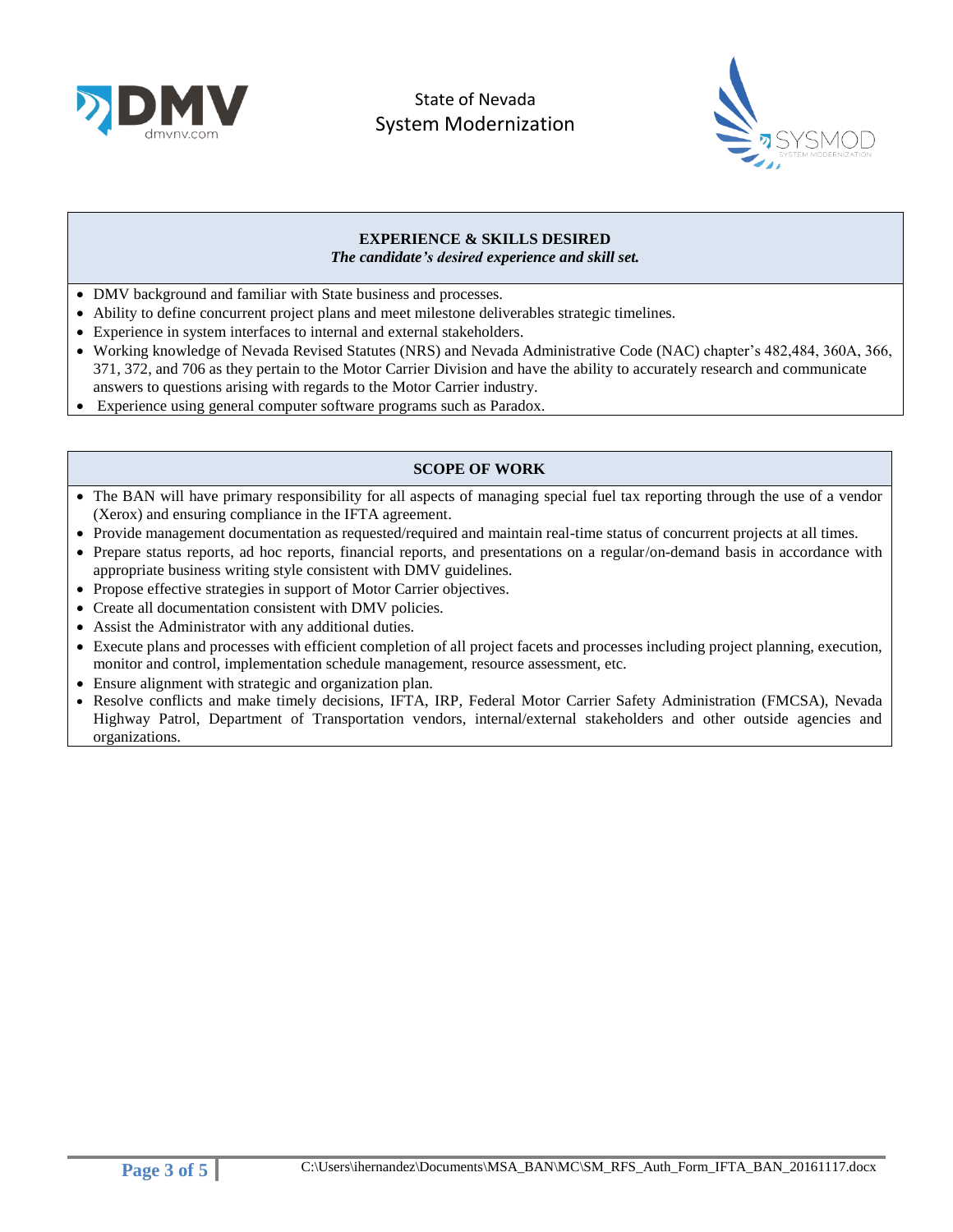



#### **DELIVERABLES**

- Manage accounting/processing functions statewide to ensure the timely and accurate deposit, recording of tax revenues, account maintenance and registration, licensing and bonding to enable timely distribution of tax revenues to the State and local government entities.
- Administer, timely collection, distribution, and reconciliation of registration fees, governmental services taxes, fuel use taxes, Heavy Vehicle Use Taxes (2290), permitting fees, International Registration Plan (IRP), distributions to/from other jurisdictions, and International Fuel Tax Agreement (IFTA), distributions to/from other jurisdictions, reviews and approves refunds and the assessment of administrative fines, and performs daily balancing of incoming funds via mail and fax. Delinquent accounts are referred to Revenue for collection.
- Ensure timely and accurate Nevada incoming and outgoing transmittal processing for fuel taxes due to/from other member Jurisdictions reporting through IFTA. Incoming and outgoing fund transmittals must be managed and distributed to the proper account codes, meeting internal and external deadlines to ensure program compliance.
- Review refund requests and account code adjustments received from subordinate staff for timeliness, accuracy and completeness. Refund requests and account code adjustments must be processed within ten (10) business days of receipt.
- Ensure employees timely and accurate processing of reporting of quarterly fuel tax reports by Nevada based carriers for interstate carriers through the International Fuel Tax Administration (IFTA). The Fuel User Team tax examiners process 1,600 IFTA fuel tax returns quarterly for accuracy, timeliness, calculating tax, assessing penalties and interest and sanctions.
- Ensure on a daily basis a TLC tax examiner reconciles daily reports with the IFTA fuel tax deposits from the previous day's entries. Correct any discrepancies, ensure daily deposit activity for the Division is properly reconciled and any anomalies are noted in the applicable employee's drawer. Correct and track any examiner errors for performance evaluations.
- Ensure employees are assisting taxpayers through training in filing IFTA tax returns in accordance with NRS, NAC, IFTA Inc., United States Department of Transportation (USDOT), FMCSA, Federal regulations, and other applicable applications.
- Ensure employees are assisting taxpayers through telephone inquiries by monitoring the CMS telephone tracking system. Ensure employees are following proper telephone protocol, i.e. logging into the queue to accept calls, answering calls timely, occasionally monitor calls for quality assurance. In conjunction with the Administrator and other supervisory staff, participate and attend meetings on vendors and compliance projects including but not limited to: Commercial Vehicle Information and Systems Network (CVISN - a component of the Motor Carrier Safety Administration's drive to improve Commercial motor vehicle safety), Performance and Registration Information Systems Management (PRISM – federal and state partnership developed to reduce commercial motor vehicle accidents by identifying carriers with poor safety ratings), Legislature, IFTA tax program vendor (Xerox), and develop any project plans to meet compliance requirements.
- Assist in defining, writing, and updating documentation including but not limited to: policy and procedures, desk procedures, Motor Carrier website, BDR's, PSR's, etc.
- Manage and schedule work assignments based on requirements and resource availability.
- Deliver requests such as but not limited to: projects, reports, narratives, and statistical requests on time.
- At the request of the Administrator, maintain, and provide reports as requested on any project, report, report, procedure including monthly expenses, projections, variances, contractor performance, etc.
- Ensure employees identify, manage, and report all tasks, issues, action items, change control, milestones as appropriate.
- Work with other supervisory staff to share and allocate resources to the overall Motor Carrier benefit.
- Assist administrator in preparation of reports and testimony to the Legislature, Interim Finance Committee, IFTA, IRP, FMSCA NHP, DOT Vendors, internal/external stakeholders and other outside agencies and organizations.
- Perform other duties as assigned by the Administrator.
- Weekly status reports.